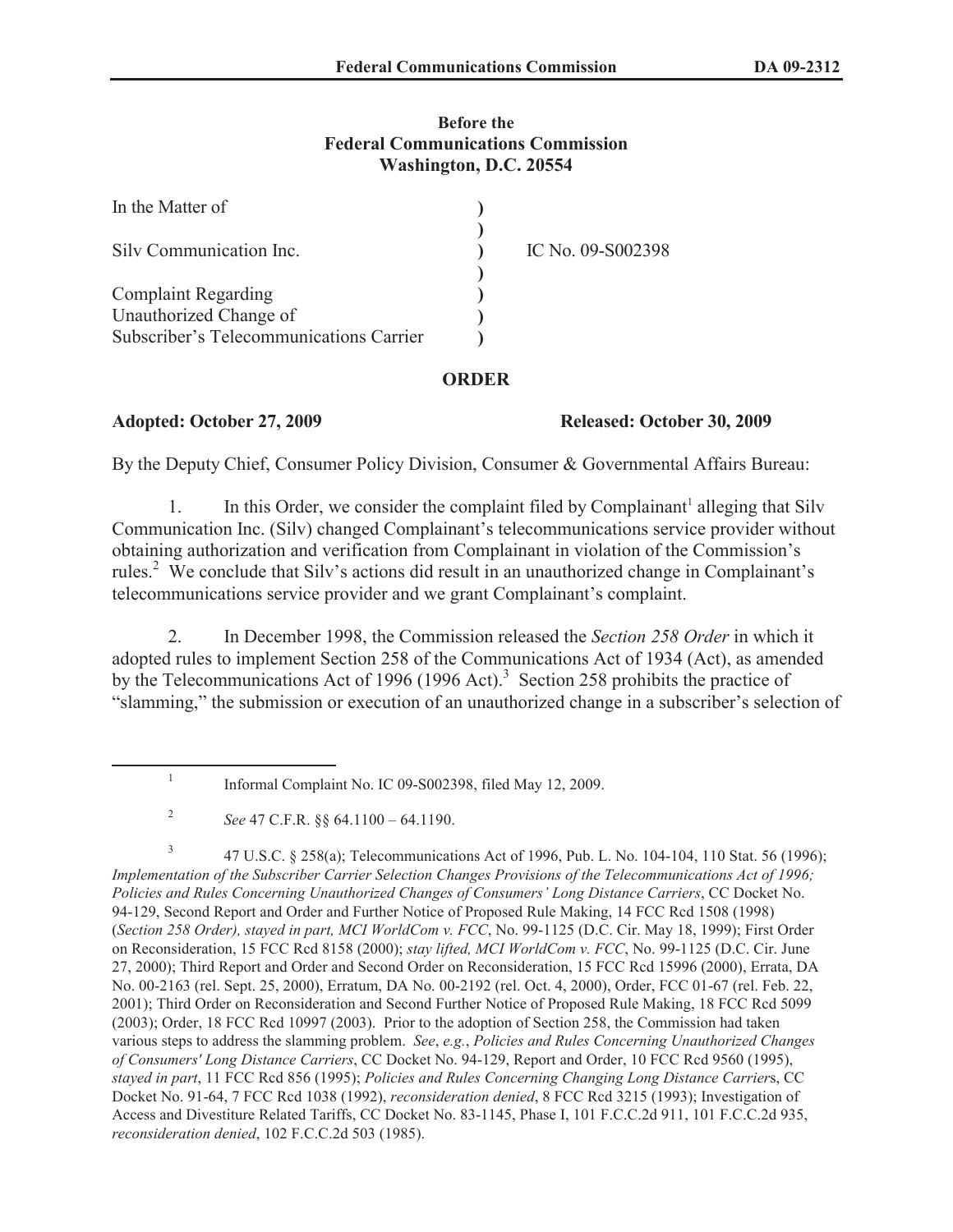a provider of telephone exchange service or telephone toll service.<sup>4</sup> In the *Section 258 Order*, the Commission adopted aggressive new rules designed to take the profit out of slamming, broadened the scope of the slamming rules to encompass all carriers, and modified its existing requirements for the authorization and verification of preferred carrier changes. The rules require, among other things, that a carrier receive individual subscriber consent before a carrier change may occur.<sup>5</sup> Pursuant to Section 258, carriers are absolutely barred from changing a customer's preferred local or long distance carrier without first complying with one of the Commission's verification procedures.<sup>6</sup> Specifically, a carrier must: (1) obtain the subscriber's written or electronically signed authorization in a format that meets the requirements of Section 64.1130; (2) obtain confirmation from the subscriber via a toll-free number provided exclusively for the purpose of confirming orders electronically; or (3) utilize an independent third party to verify the subscriber's order.<sup>7</sup>

3. The Commission also has adopted liability rules. These rules require the carrier to absolve the subscriber where the subscriber has not paid his or her bill. In that context, if the subscriber has not already paid charges to the unauthorized carrier, the subscriber is absolved of liability for charges imposed by the unauthorized carrier for service provided during the first 30 days after the unauthorized change.<sup>8</sup> Where the subscriber has paid charges to the unauthorized carrier, the Commission's rules require that the unauthorized carrier pay 150% of those charges to the authorized carrier, and the authorized carrier shall refund or credit to the subscriber 50% of all charges paid by the subscriber to the unauthorized carrier.<sup>9</sup> Carriers should note that our actions in this order do not preclude the Commission from taking additional action, if warranted, pursuant to Section 503 of the Act. $^{10}$ 

4. We received Complainant's complaint on May 12, 2009, alleging that Complainant's telecommunications service provider had been changed to Silv without Complainant's authorization. Pursuant to Sections 1.719 and 64.1150 of our rules,<sup>11</sup> we notified

4 47 U.S.C. § 258(a).

5 *See* 47 C.F.R. § 64.1120.

7 *See* 47 C.F.R. § 64.1120(c). Section 64.1130 details the requirements for letter of agency form and content for written or electronically signed authorizations. 47 C.F.R. § 64.1130.

8 *See* 47 C.F.R. §§ 64.1140, 64.1160. Any charges imposed by the unauthorized carrier on the subscriber for service provided after this 30-day period shall be paid by the subscriber to the authorized carrier at the rates the subscriber was paying to the authorized carrier at the time of the unauthorized change. *Id.*

9 *See* 47 C.F.R. §§ 64.1140, 64.1170.

<sup>10</sup> *See* 47 U.S.C. § 503.

<sup>11</sup> 47 C.F.R. § 1.719 (Commission procedure for informal complaints filed pursuant to Section 258 of the Act); 47 C.F.R. § 64.1150 (procedures for resolution of unauthorized changes in preferred carrier).

<sup>6</sup> 47 U.S.C. § 258(a).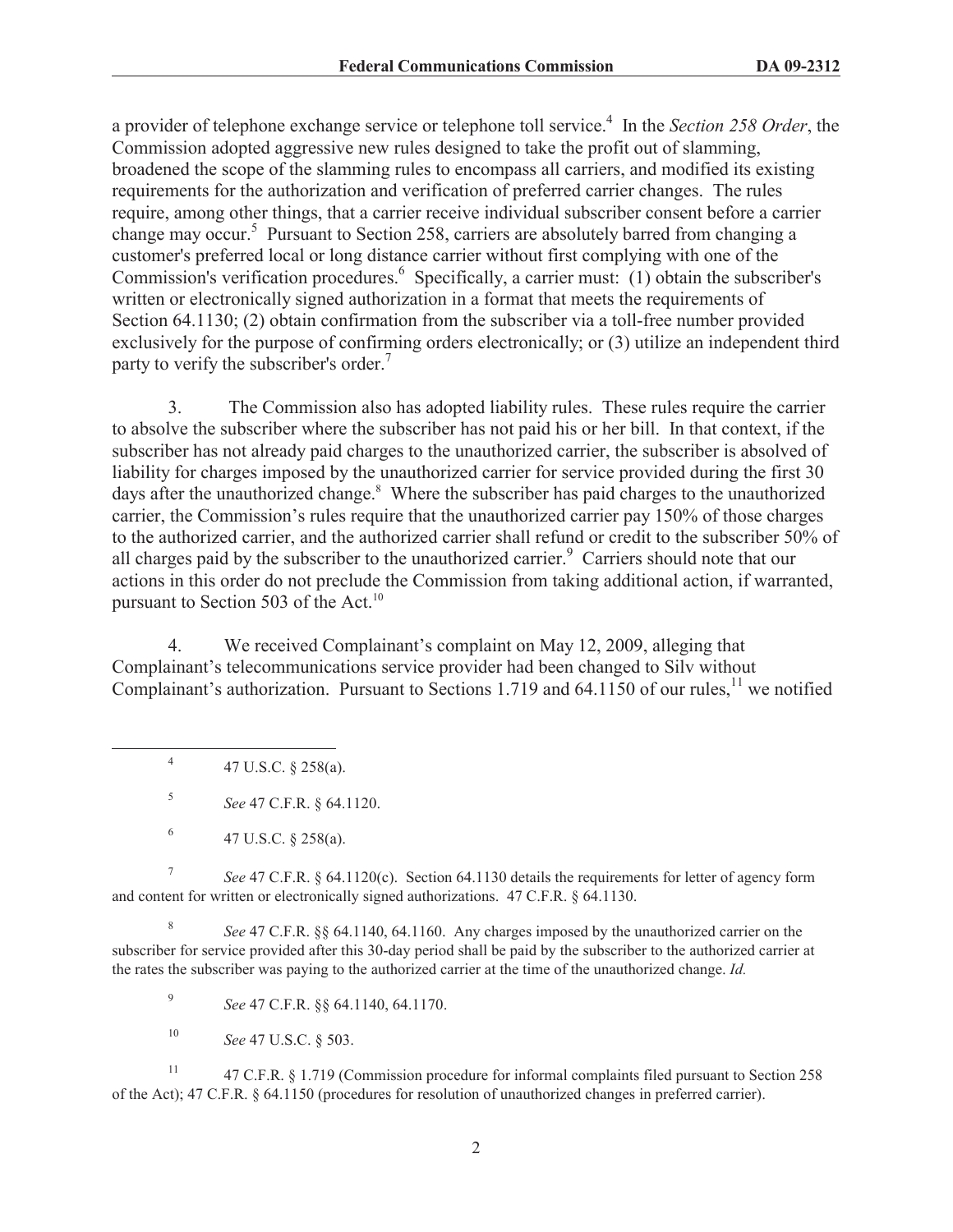Silv of the complaint and Silv responded on June  $18$ ,  $2009$ .<sup>12</sup> Silv states that authorization was received and confirmed through third party verification (TPV). We have reviewed the TPV filed with Silv's response. Silv's verifier, failed to convey that long distance service includes international calls.<sup>13</sup> We find that Silv has failed to produce clear and convincing evidence of a valid authorized carrier change by Complainant.<sup>14</sup> Therefore, we find that Silv's actions resulted in an unauthorized change in Complainant's telecommunications service and we discuss Silv's liability below.<sup>15</sup>

5. Silv must remove all charges incurred for service provided to Complainant for the first thirty days after the alleged unauthorized change in accordance with the Commission's liability rules.<sup>16</sup> We have determined that Complainant is entitled to absolution for the charges incurred during the first thirty days after the unauthorized change occurred and that neither Complainant's authorized carrier nor Silv may pursue any collection against Complainant for those charges.<sup>17</sup> Any charges imposed by Silv on the subscriber for service provided after this 30-day period shall be paid by the subscriber to their authorized carrier at the rates the subscriber was paying to their authorized carrier at the time of the unauthorized change.<sup>18</sup>

6. Accordingly, IT IS ORDERED that, pursuant to Section 258 of the Communications Act of 1934, as amended, 47 U.S.C. § 258, and Sections 0.141, 0.361 and 1.719 of the Commission's rules, 47 C.F.R. §§ 0.141, 0.361, 1.719, the complaint filed by Complainant against Silv IS GRANTED.

7. IT IS FURTHER ORDERED that, pursuant to Section 64.1170(d) of the Commission's rules, 47 C.F.R. § 64.1170(d), Complainant is entitled to absolution for the charges incurred during the first thirty days after the unauthorized change occurred and neither Complainant's authorized carrier nor Silv may pursue any collection against Complainant for those charges.

<sup>15</sup> If Complainant is unsatisfied with the resolution of this complaint, Complainant may file a formal complaint with the Commission pursuant to Section 1.721 of the Commission's rules, 47 C.F.R. § 1.721. Such filing will be deemed to relate back to the filing date of such Complainant's informal complaint so long as the formal complaint is filed within 45 days from the date this order is mailed or delivered electronically to Complainant. *See* 47 C.F.R. § 1.719.

<sup>16</sup> *See* 47 C.F.R. § 64.1160(b).

<sup>17</sup> *See* 47 C.F.R. § 64.1160(d).

<sup>18</sup> *See* 47 C.F.R. §§ 64.1140, 64.1160.

<sup>&</sup>lt;sup>12</sup> Silv's Response to Informal Complaint No. 09-S002398, received June 18, 2009.

<sup>13</sup> *See* 47 C.F.R § 64.1120(c)(3)(iii).

<sup>14</sup> *See* 47 C.F.R. § 64.1150(d).